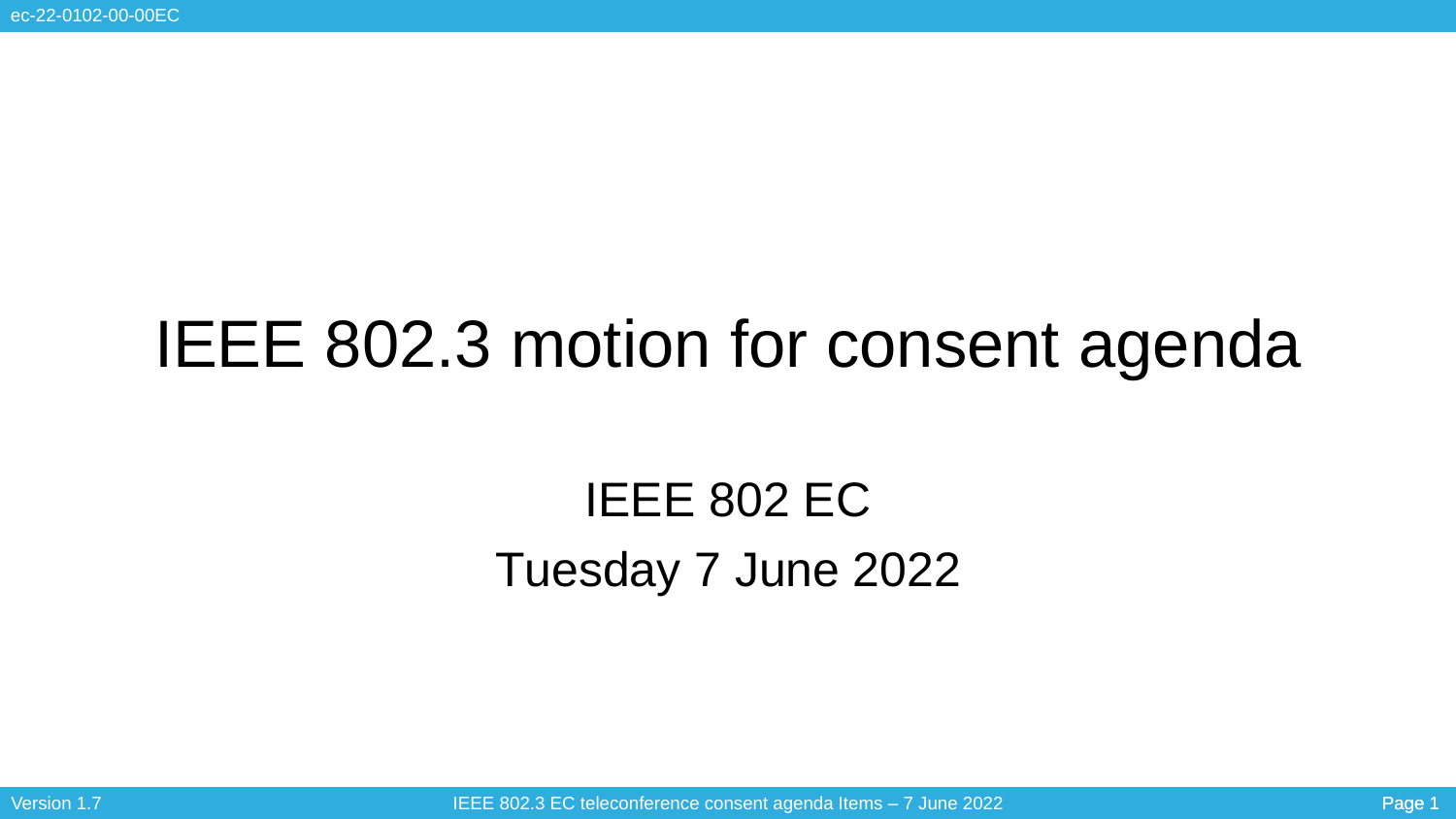# ME\*: IEEE P802.3dd Power over Data Lines of Single Pair Ethernet (Maintenance #17) to RevCom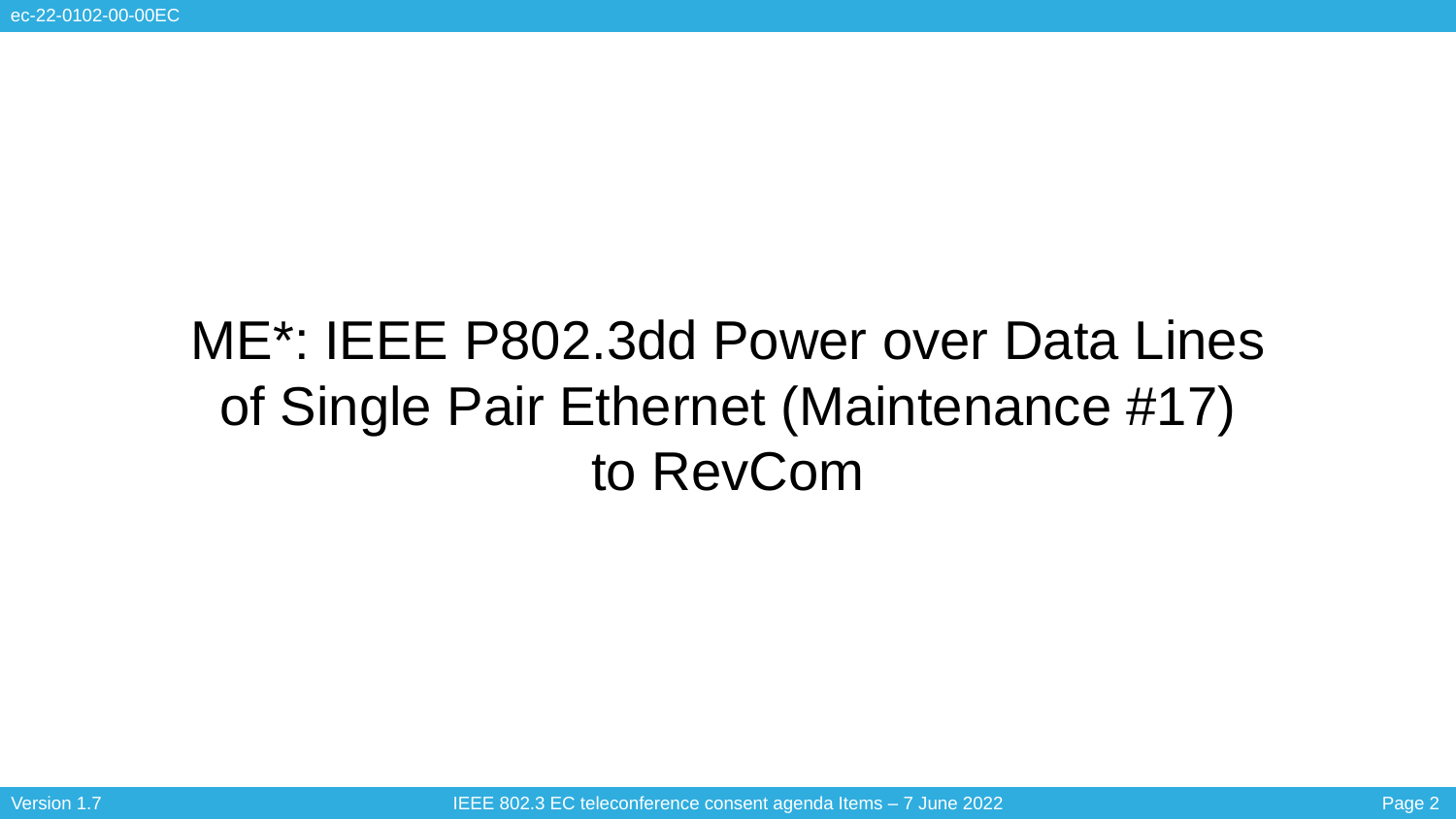### IEEE P802.3dd Power over Data Lines of Single Pair Ethernet (Maintenance #17) to RevCom

#### Item 1: Date ballot closed:

The 1st Standards Association recirculation ballot on IEEE P802.3dd Power over Data Lines of Single Pair Ethernet (Maintenance #17) draft D3.1 closed on 29 March 2022 at 23:59 UTC-12

Item  $2:Vc$ 

| ote tally               | Initial<br>Draft D3.0 |      |               | 1 <sup>st</sup> Recirculation<br>Draft D3.1 |      |               | Req       |
|-------------------------|-----------------------|------|---------------|---------------------------------------------|------|---------------|-----------|
|                         | #                     | $\%$ | <b>Status</b> | #                                           | $\%$ | <b>Status</b> | $\%$      |
| Abstain                 | $\overline{4}$        | 5    | <b>PASS</b>   | 4                                           | 5    | <b>PASS</b>   | $<$ 30    |
| Dis with comment        | 2                     | -    |               | $\Omega$                                    |      |               |           |
| Dis w/o comment         | $\overline{0}$        | -    |               | $\overline{0}$                              |      |               |           |
| Approve                 | 65                    | 97   | <b>PASS</b>   | 74                                          | 100  | <b>PASS</b>   | $\geq$ 75 |
| <b>Ballots returned</b> | 67                    | 77   | <b>PASS</b>   | 78                                          | 84   | <b>PASS</b>   | $\geq$ 75 |
| <b>Voters</b>           | 92                    | -    |               | 92                                          |      |               |           |
| <b>Comments</b>         | 7                     | -    |               | $\overline{2}$                              |      |               |           |
| <b>Public comments</b>  |                       |      |               |                                             |      |               |           |

Version 1.7 IEEE 802.3 EC teleconference consent agenda Items – 7 June 2022 Page 3 Article 1.7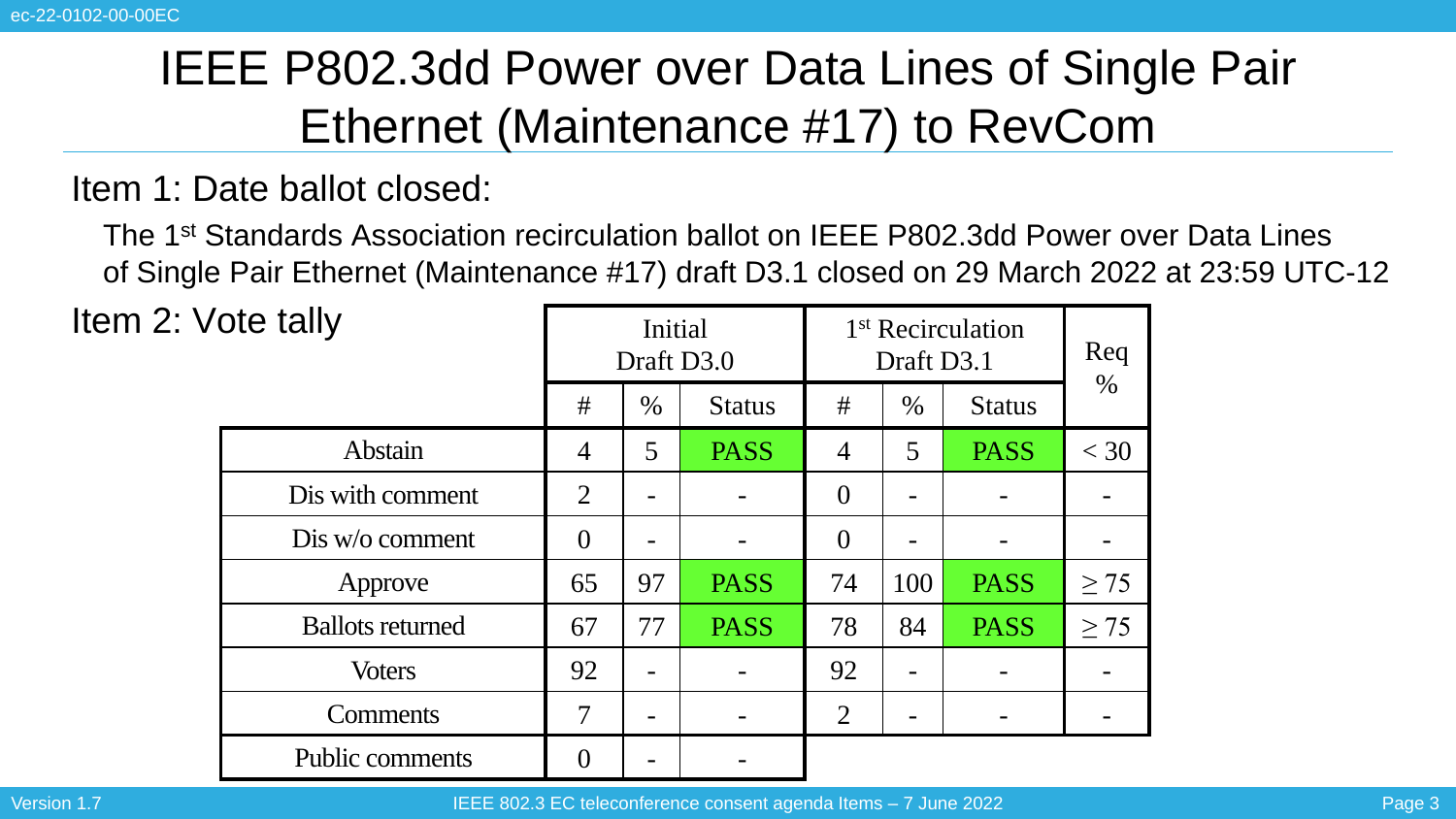### IEEE P802.3dd Power over Data Lines of Single Pair Ethernet (Maintenance #17) to RevCom

Comments that support the remaining disapprove votes and responses

None, draft has 100% approval

Comments received on final recirculation ballot

The two comments received were editorial comments on the frontmatter. Both were rejected as out of scope as they did not apply to the changes between IEEE P802.3dd D3.0 and IEEE P802.3dd D3.1 or unsatisfied comments associated with "disapprove" votes from previous ballots. Both comments will be passed to the IEEE staff editor for consideration during publication editing.

Clause 12 'Procedure for conditional approval to forward a draft standard' of IEEE 802 LMSC Operations Manual includes the text 'Where a voter has accepted some comment resolutions and rejected others, only the comments of which the voter has not accepted resolution should be presented.'.